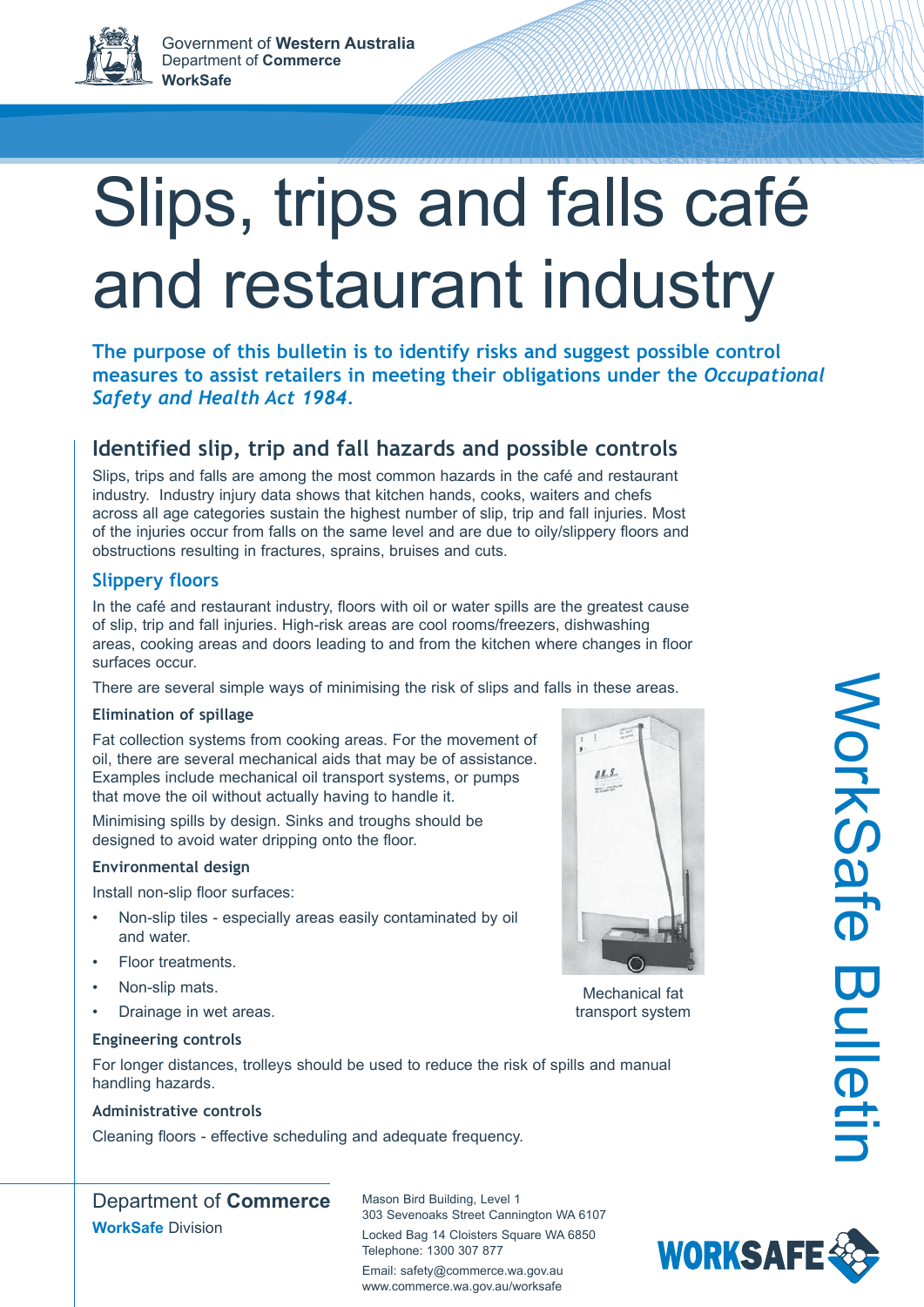Transporting fluids - where mechanical aids are not practical, the fluid should be transported in a suitable container, such as a bucket with sturdy handle and secure lid.

Appropriate footwear to be used by persons working in these areas.

## **Changes in floor levels**

There are several simple ways of minimising the risk of trips and falls as a result of changes in floor levels. These include:

### **Elimination**

Although it is not always practical to eliminate a change in floor levels in an existing kitchen, as part of a redesign or refit, eliminating this risk factor would be the preferred control option.

#### **Environmental design**

Small ramps may be an effective way of graduating the change in floor levels, to reduce the risk.

#### **Administrative controls**

Bright markings and warning signs are examples of how changes in levels may be clearly indicated.

When changes in floor levels are combined with changes in surfaces, slippery floors or inadequate lighting and manual handling tasks, the risk of injury becomes much greater. This risk can be controlled by ensuring that the lighting is good and the floor levels have non-slip tiles and non-slip mats. These areas should be kept clear of fluids or any other obstruction that might cause a person to slip, trip or fall.

## **Obstructions**

There are several simple ways of minimising the risk of trips and falls as a result of obstructions. These include controls such as:

#### **Environmental design**

Providing appropriate storage design and space:

- Where possible, items and equipment should be stored in appropriate storage areas and not blocking walkways, emergency exits or restricting access to other items.
- Workflow should be considered when designing the access to storage areas.

#### **Housekeeping**

Make sure:

- Items such as flattened cardboard boxes are not used as floor mats, as they are a slip, trip and fall hazard.
- Walkways are kept clear of obstacles especially during peak work times.
- Waste/rubbish is removed regularly from work areas.

 $\overline{\mathcal{L}}$